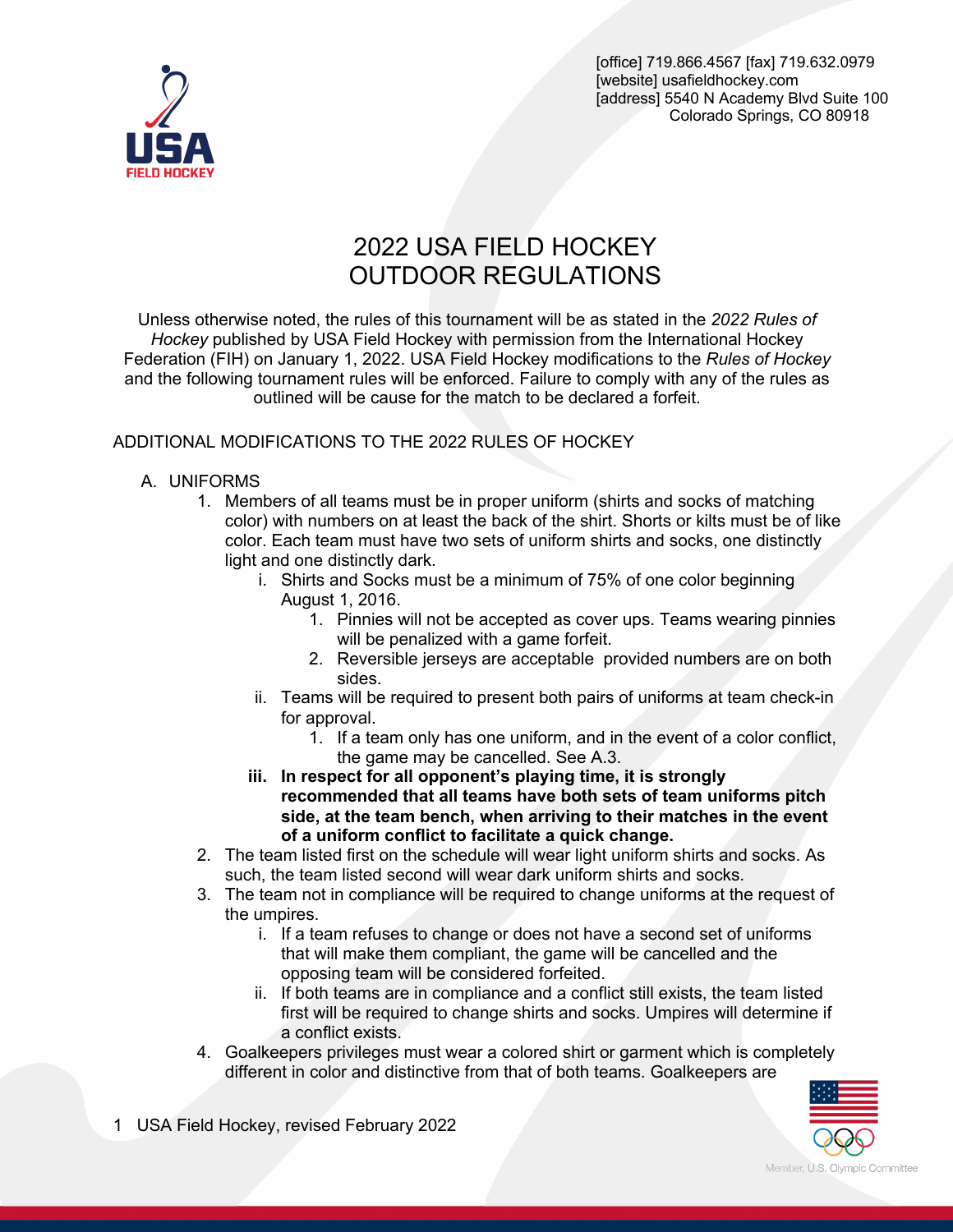required to have a minimum of two shirts or garments with numbers on the back and that are of contrasting colors of each team beginning August 1, 2016.

- i. Clarification on "contrasting colors:" For example, a combination of shirts or garments that are Black/dark Blue or Yellow/Gold are not considered contrasting colors.
- **ii. A team choosing to play with only field players must have a mask or helmet available in the case of a penalty stroke. The defending player must wear a mask or helmet to defend a penalty stroke.**
- 5. If the team has less than 9 players in proper uniform at the start of a match they will forfeit.
	- i. For 7 v 7 outdoor events if the team has less than 4 players in proper uniform at the start of a match they will forfeit.
- 6. All players under the age of 19 must wear a mouth guard properly while participating on the field of play. Failure to do so will be considered misconduct and penalized accordingly.
- 7. Field players are permitted to wear throughout a game only smooth preferably transparent or white but otherwise dark plain colored face mask which fits flush with the face, soft protective head covering or eye protection in the form of plastic goggles (i.e., goggles with a soft-covered frame and plastic lenses. A caged frame cannot be worn in the field of play.)
- 8. The captain must wear a distinctive arm-band or similar distinguishing article on an upper arm, shoulder or over socks. This is a requirement.
- 9. Registration wristbands (if provided) must be worn at all times by all participants (players and coaches) and be displayed to the umpire prior to the beginning of each game.
	- i. Players and coaches must report one minute prior to game start to line up for umpires to conduct wristband checks.

# B. ROSTERS

- 1. Rosters are limited to 20 gender-specific athletes. **Each team must have a minimum of 11 players on their approved roster. Each team must also have 1 distinct coach per team to avoid coaching conflicts in game schedules.**
	- i. For 7 v 7 outdoor events rosters are limited to 12 gender-specific athletes. **Each team must have a minimum of 7 players on their approved roster. Each team must also have 1 distinct coach per team to avoid coaching conflicts in game schedules.**
	- ii. For showcase events (National Hockey Festival, The USA Field Hockey Showcase) a club team may roster up to 5 guest players in an 11 v 11 event.

1. Rosters for 7 v 7 events can roster up to 3 guest players.

- iii. For any Regional Club Championship / National Club Championship rosters are limited to 24 gender-specific athletes. Only 20 of the 24 rostered athletes are eligible to compete in each tournament for the entirety of the tournament. Each team must have a minimum of 11 players on their approved roster.
	- 1. The additional 4 rostered athletes cannot be played or used as substitutes at any point mid-tournament. Only a max of 20 athlete wristbands will be given to teams per event at check-in. However, these additional 4 athletes can be rostered so that they are eligerfor the National Club Championship as replacement athletes, pending team qualification.

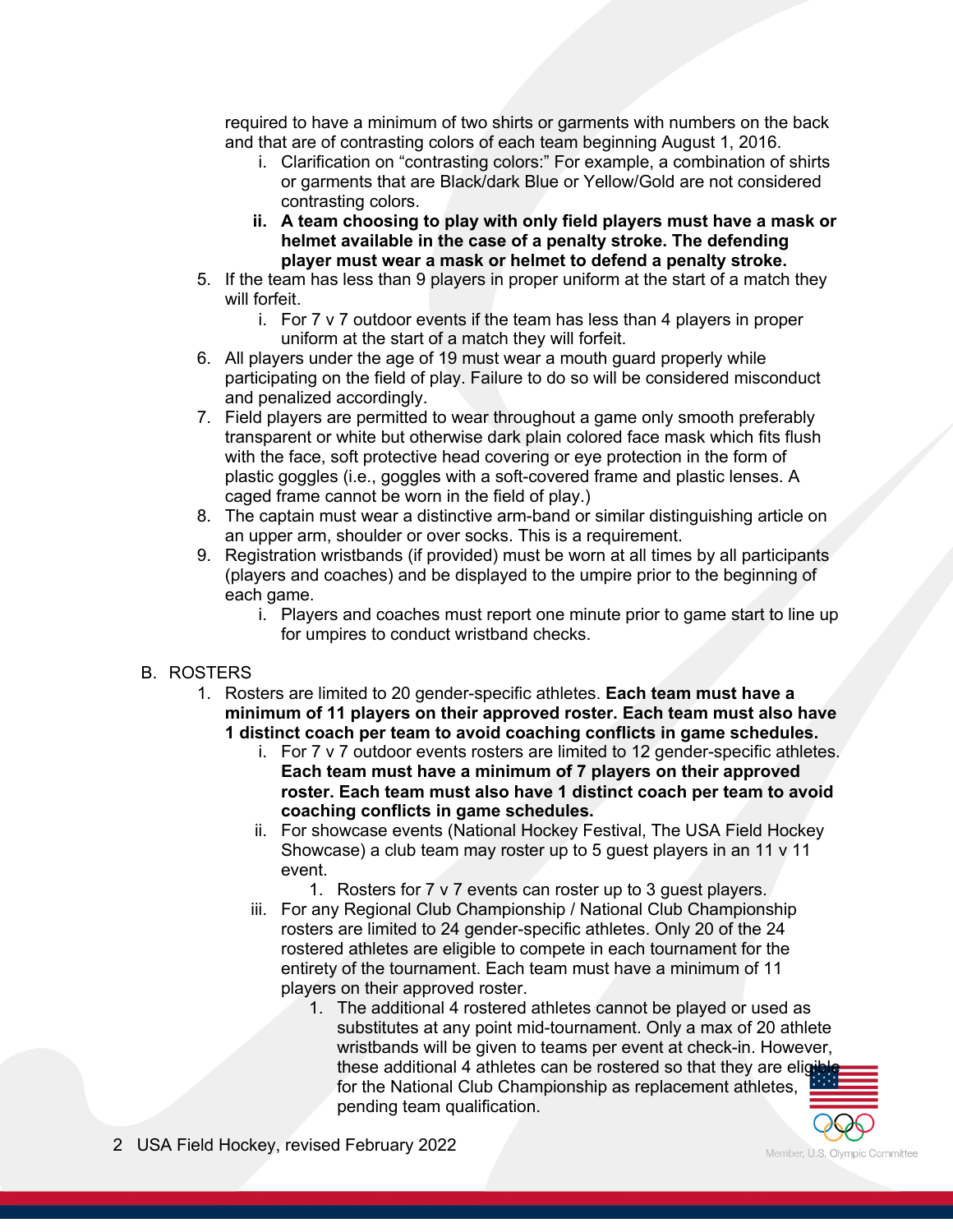- iv. Upon check-in for an event, if a team marks an athlete as not at competition but does not remove that athlete from the roster, that player may receive a wristband and participate if they arrive later during competition. If a team removes an athlete from the roster at check-in, a wristband will not be provided for that athlete.
- 2. **Teams must have age appropriate players. Age is determined as of 12/31/2021 at 11:59pm.** Athletes may play up on a team in the next higher age division.
	- i. Players may play up two age divisions only with the written consent of a coach, this documentation must be given to USA Field Hockey for verification.
- 3. Only those players, who are on the approved roster at the time of registration, may play for the team who has her name on the roster.
- 4. The same team roster for any Regional Club Championship / National Club Championship must be used at the National Tournament. Exceptions will be made for documented injuries, illness or extenuating circumstances.
	- i. All athletes that participate at the Regional Club Championship / National Club Championship must be affiliated with that club.
- 5. An athlete may play for only one club and must be affiliated with this club according to the Club Affiliation policy.
	- **i. Clarification: For safety and health reasons, an individual player cannot play for more than one team during an event.**
	- **ii. Clarification: For safety and health reasons, an individual player cannot play for more than one team during the Regional Club Championships unless they are playing in a different age group on a separate weekend. The teams must be from the same club.**
- 6. Only one club team per age group in each Regional Club Championship event is permitted. The team must play in their designated Region, which is where majority of their current affiliated members reside.
- 7. If an athlete plays on more than one club team:
	- i. All games that the illegal player has participated in will be forfeited (see FORFEITS below);
- 8. Participants in Adult Divisions must be 19 years of age or older to participate. Exceptions will be made for post-high school players.
- 9. For any event with a Mixed (Co-Ed) Division, teams may have no more than 5 male field players on the field at any time.
	- i. For 7v7 competitions, teams may have no more than 3 male field players on the field at any time.
	- ii. Goalkeepers are considered gender neutral and do not count against the limit of male players on the field for Mixed Division competition.
- 10. Any team using an ineligible player shall forfeit the game in which the ineligible player was a participant and the ineligible player shall be immediately ejected from the tournament.
- 11. Any team an ineligible athlete participated on while deemed ineligible must forfeit all games played with the ineligible player.
- C. TEAM AREA & SUBSTITUTIONS
	- 1. Players, Coaches and substitutes are under the jurisdiction of the umpires during the whole game, including any period of temporary or permanent suspension,

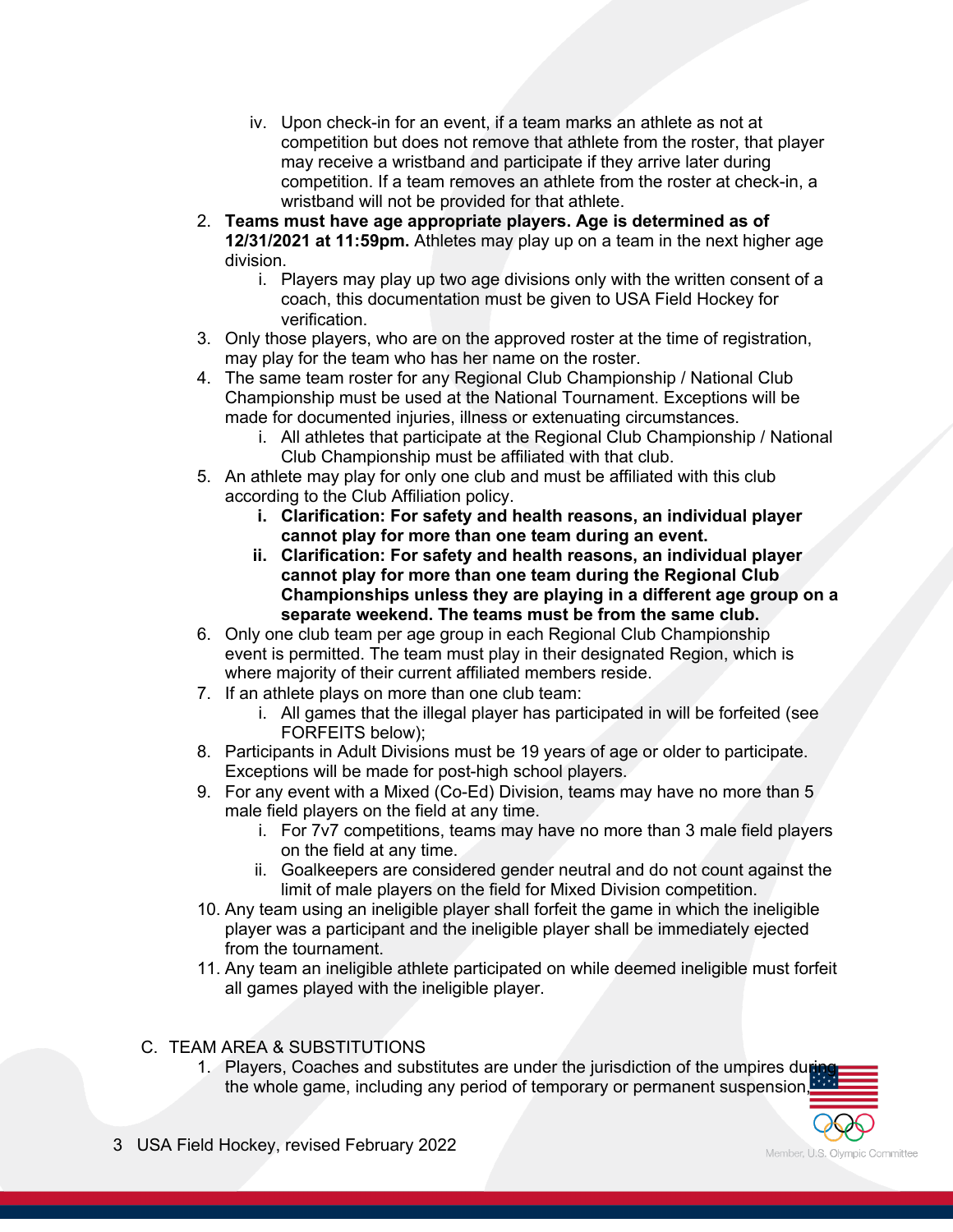and are therefore subject to the umpires' decisions under the *Rules of Hockey*. The umpires' jurisdiction extends through half-time periods and until the signed game card has been submitted to the official scorer.

- 2. The team listed first shall sit at the designated bench and defend the goal to the RIGHT of their bench as per facing the field.
- 3. The team listed second shall sit at the designated bench and defend the goal to the LEFT of their bench as per facing the field.
- 4. The players on any team who are not on the pitch shall sit on the team's bench as substitutes. Three coaches are allowed in each team's area and must not leave this area at any time. The team area is defined as the area 5 yards away from the sideline between the 23m line and the midfield line in front of the teams designated bench. No other persons or equipment will be allowed in the team/bench area.
- 5. Substitutions shall be made from the side of the pitch where the team benches are located within 3 meters of the center of the pitch. Players coming off the pitch shall also leave at the side where the benches are located.
- 6. Coaches who are suspended or have invalid memberships are not permitted to be in team areas under any circumstances. **Coaching activities of any kind will not be tolerated from coaches who are suspended or have invalid memberships until the suspension has been served or the membership has been validated.**

# D. SEEDING

- 1. Teams will earn 3 points for a win, 1 point for a tie and 0 points for a loss.
- 2. If, at the end of pool play, there is a tie in determining team placement, the following steps will be taken to break the tie:
	- i. Points
	- ii. Matches won
	- iii. Goal Differential
	- iv. Goals For
	- v. Head to Head Result
	- vi. Shoot-Out if time and space is available
		- 1. In the event that time and space ARE NOT available, a Coin Toss will determine placement unless both teams agree to share placement
- 3. If more than two teams are involved after the initial full seeding process (i-v), then a ranking based upon the results of the matches among (only) them shall determine their respective position.
- 4. In the event of a tie during crossover competition, the teams will go directly to the designated field and compete in a shoot-out. Refer to Shoot-out rules (Appendix 1) for further explanation.

Note: Section D above follows exactly to the FIH Tournament Regulations.

# E. DURATION OF PLAY

- 1. USA Field Hockey will approve any and all formats of competition before the event begins.
- 2. The team listed first on the schedule will have the first possession.
- 3. Duration of games will be two periods of running 25 minutes unless otherwise noted.

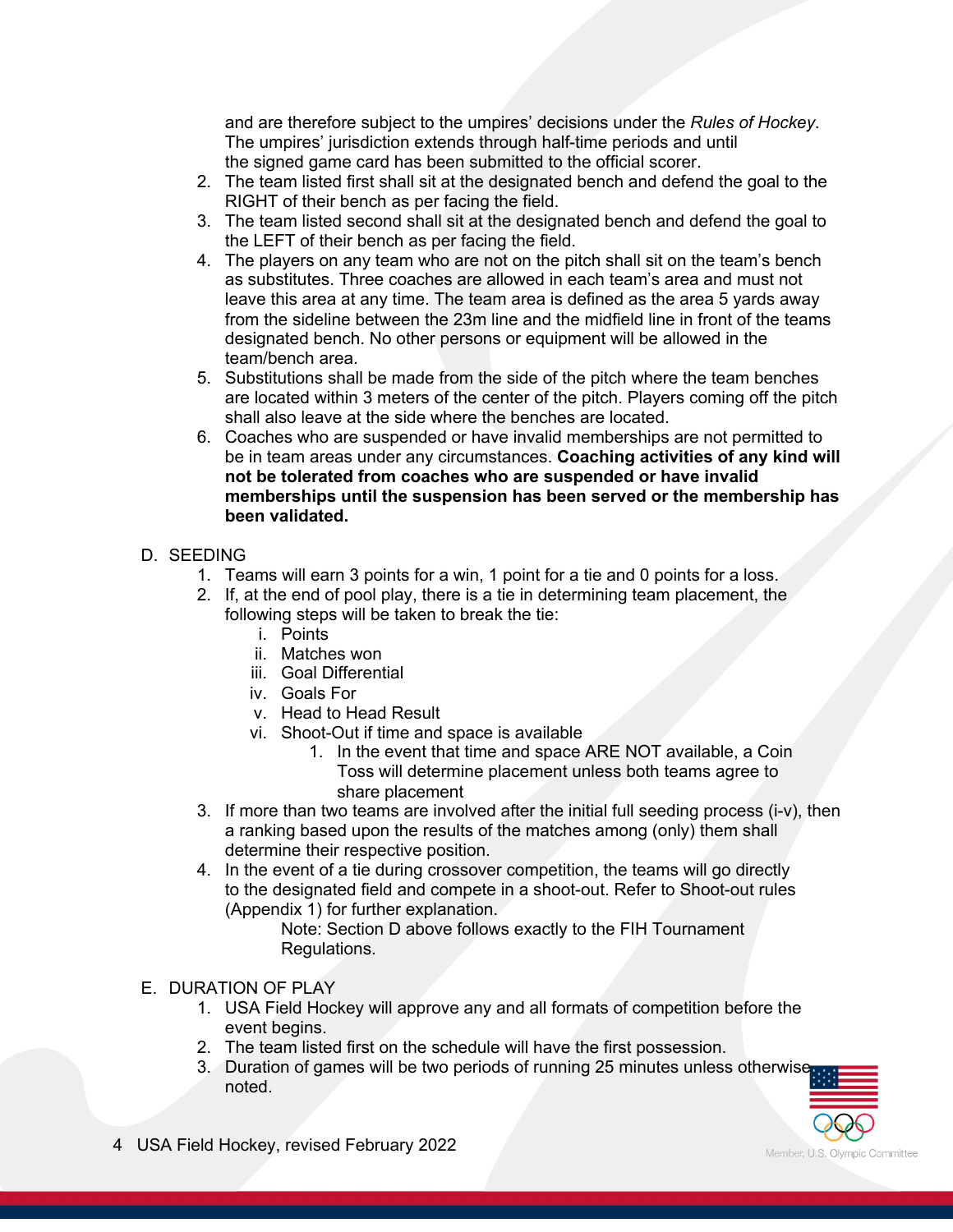- i. Games at Championship events may be adjusted to match the 2022 Rules of Hockey at the discretion of USA Field Hockey and based on time constraints.
- 4. Halftime will be 5 minutes unless otherwise noted. But, at no time will it be longer than 10 minutes.
- 5. In addition to any electronic timing method, Umpires are also required to keep time.

## F. ARRIVAL TIME

- 1. A match is official when both teams have a minimum of 9 players, in proper uniform, on the field, no later than 5 minutes after the official start time. The score of a forfeited game shall be 3-0 against the offending team, if neither team meets the required 9 player minimum at the 5-minute point, the score shall be 0-0.
	- i. For 7 v 7 events a match is official when both teams have a minimum of 4 players, in proper uniform, on the field, no later than 5 minutes after the official start time.

# G. RESULT CARDS

- 1. The umpires will have the official Result Cards for each game unless a technical table is in place and operating accordingly.
- 2. **At the conclusion of the game, the score will be written on the Result Card by the umpire with a numerical value.** All Result Cards must be verified and signed by each team's coach.
- 3. After the coaches sign the Result Card, umpires verify and sign the Match Report.
- 4. When the Result Card has been signed by the coach and umpires, the score of that game becomes official.
- 5. A signed Results Card will not be changed (see additional rules regarding result cards in Appendix 2, Scoring Appeals).

### H. FORFEITS

- 1. A team forfeits a game if:
	- i. A team does not show up for the match;
	- ii. A team forfeits or is declared "forfeit";
	- iii. A team arrives more than 5 minutes after the match start time;
	- iv. A team does not have 9 players dressed in proper uniform on the pitch after the 5-minute grace period. 4 players for 7v7.
	- v. A team refuses or is not prepared to change uniforms as stated in Section A of this document;
	- vi. An ineligible player participates in the game;
	- vii. A suspended coach does not leave the game area within 1 minute of being suspended, does not report to the Tournament Table within 5 minutes after the game, and/or does not cease any and all team contact during the remainder of the game in which the offense occurred and the team's next scheduled game in that division;
	- viii. A team refuses to play or removes their team from the field of play for any reason.
- 2. If a game is forfeited:
	- i. A 3-0 win will be awarded to the opponent.
- I. MISCONDUCT



5 USA Field Hockey, revised February 2022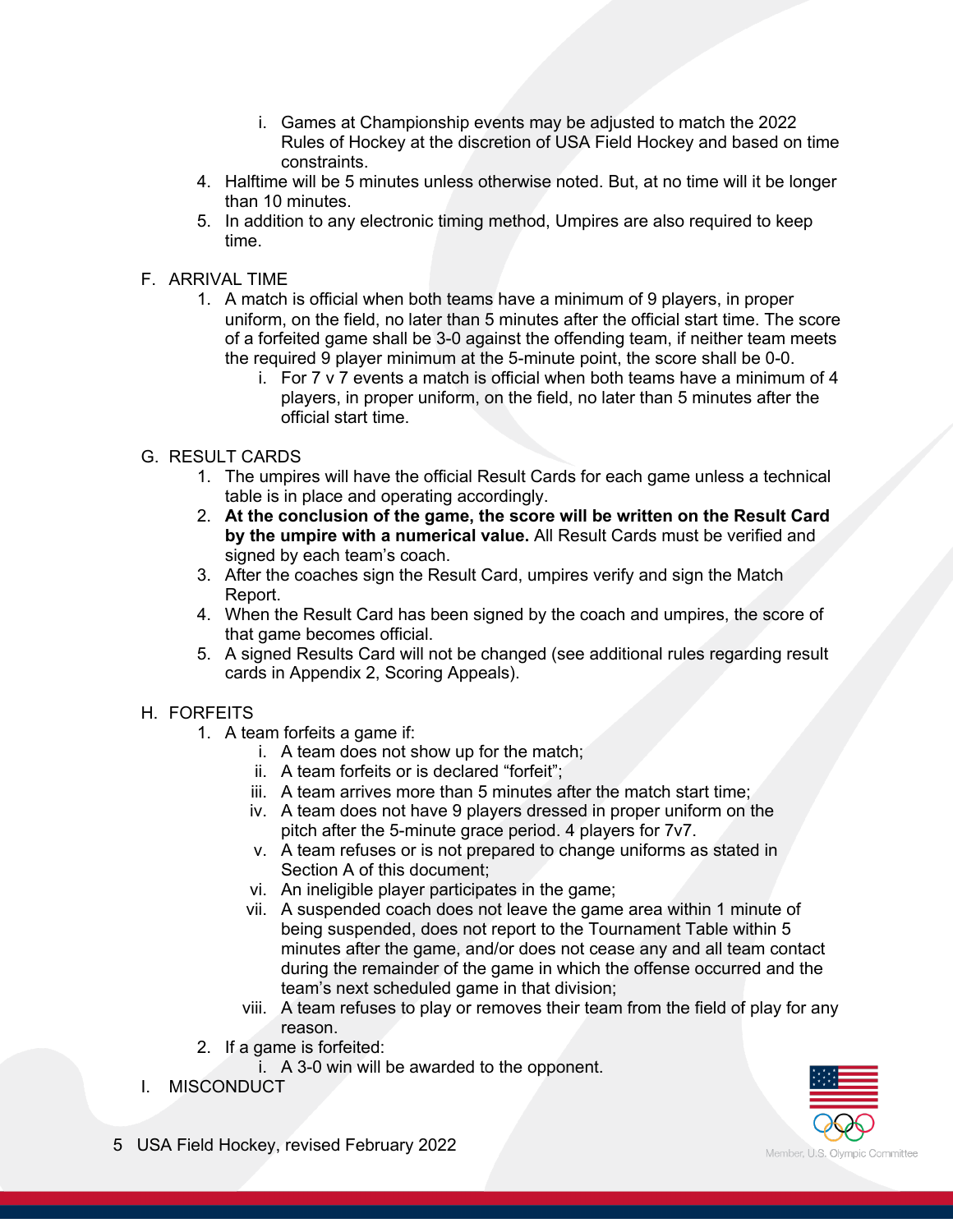- 1. Green and Yellow Cards will be administered as per the 2019 Rules of Hockey with no modification.
- 2. Any coach or team personnel may receive a Green or Red Card only. The team will not play short for any card awarded to a coach or team personnel. No Yellow Card suspension for a coach or team personnel.
- 3. Green and Yellow Card: Player
	- i. Suspended players will report to the chairs available at the technical bench and sit for the suspension time.
	- ii. If chairs are not available (Festival / Disney) the player will stand at the midfield line for the suspension time.
	- iii. The team coach is responsible for ensuring that the full suspension time is served when no technical personnel is available to monitor the suspension.
- 4. Red Card: Player
	- i. When a player earns a red card, the team plays short and the suspended player sits with their teammates and will take no further part in the match.
	- ii. A player who earns a red card must report to the Tournament Table within 5 minutes of the end of the game during which the offense occurred. The player's tournament wristband is removed, if provided.
		- 1. Adult players over the age of 19 must leave the game area and remain away from the match until its completion.
		- 2. Players age 19 or younger are to remain with their team until the end of the match.
	- iii. The red carded player is suspended for the remainder of the game in which the offense occurred AND the team's next scheduled game in that division.
	- iv. The team does not have to play short in the next scheduled game in that division (unless, of course, there is a suspension in that next scheduled game).
	- v. In the team's next schedule game in that division, the player red carded in the previous game should not be with the team in the team area (unless the player is under 19 years of age and adult supervision is not otherwise available).
	- **vi. In the event a player receives two red cards over the course of a tournament, they will be suspended from the remainder of the tournament.**

Red Card: Coach

- vii. A coach who earns a red card must leave the playing area within 1 minute (60 seconds) of the issuance of the card. The coach's tournament wristband will be removed, if provided. The coach cannot have any further contact in any way with the team for the duration of the match.
- viii. A replacement coach is allowed. If a replacement coach is not immediately available, the captain may coach her team.
- ix. The team does not play short when a coach is suspended.
- x. The team forfeits the game if the suspended coach does not leave the team area within 1 minute and/or does not cease any and all team contact during the remainder of the game in which the offense occurred.
- xi. A coach who has been permanently suspended from a match will also suspended for the team's next scheduled game in that division.
- xii. A coach who coaches multiple teams will not be able to participate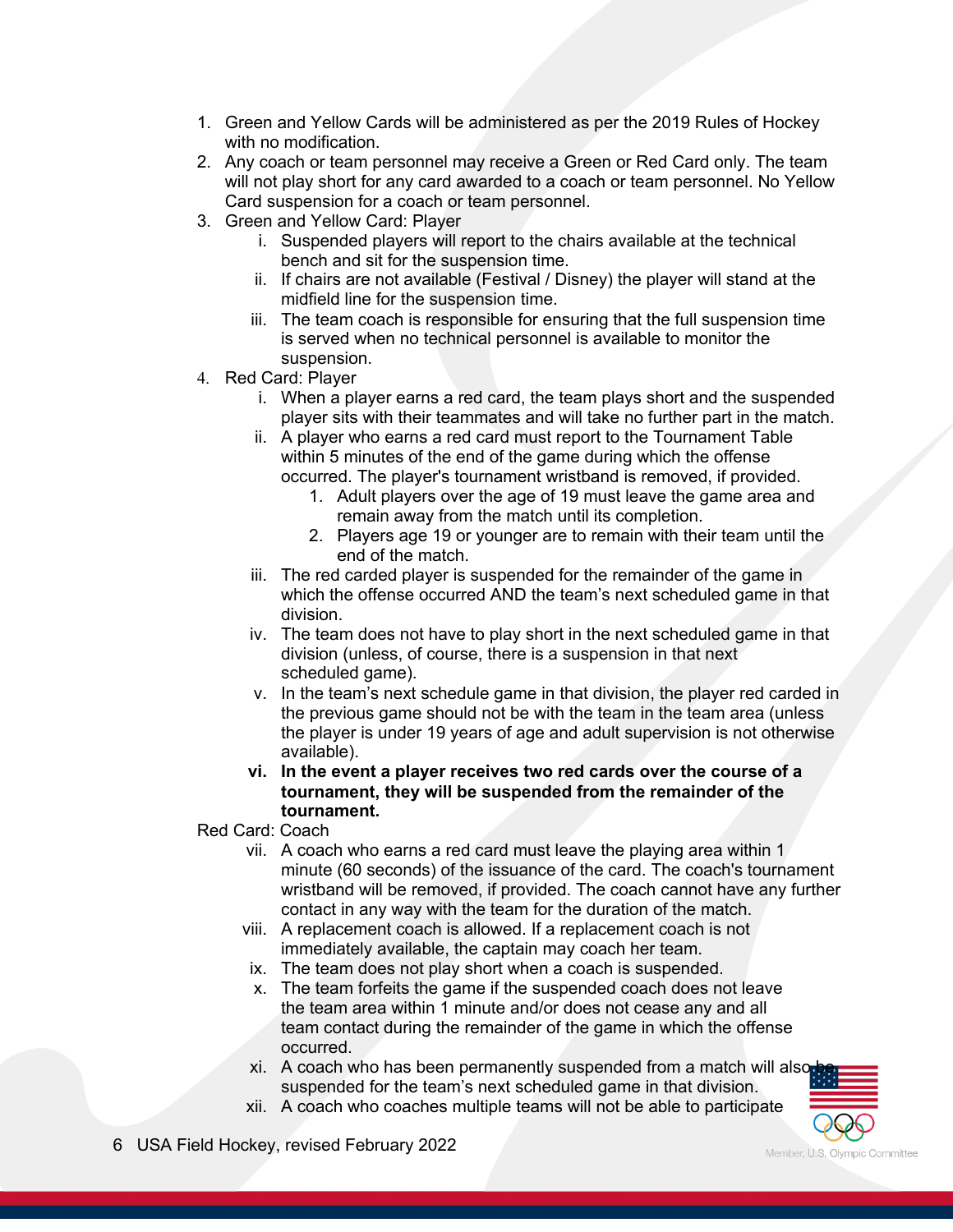in the tournament in any way until the suspension is served. Therefore, they will not be able to coach any other team in the tournament until a wristband has been re-issued after the suspension is served.

- J. RED CARDS: Administrative Procedures
	- 1. After the player's team has completed its next game, the player may return to the Tournament Table for a new tournament wristband.
	- 2. After the coach's team has completed its next game, the coach may return to the Tournament Table for a new tournament wristband. A replacement coach can receive a temporary band for the team's next game.
	- 3. Umpires will notify USA Field Hockey Staff of any red card issued immediately after the game in which it was issued.
	- 4. Upon recommendation of the umpire, or based upon the severity of the infraction, USA Field Hockey will determine a red carded coach's/player's eligibility for further participation in the tournament beyond the one game suspension or in future tournaments.
		- i. If a coach is the recipient of two red cards in the same tournament they will be suspended from the tournament and will be suspended from all future USA Field Hockey events for 12-months (details continued below).
	- 5. Upon receiving a red card, a coach will be in a 12-month "warning" period (beginning on the date the red card was received) in which they cannot receive a second red card without additional consequences. If any coach is the recipient of two red cards in a span of 12-months between infractions, they will not be permitted to coach at any USA Field Hockey event or sanctioned event for 12 months after the date the second red card was received.
	- 6. Any team using a disqualified coach/player shall forfeit the game in which the disqualified coach/player was a participant and the disqualified coach/player shall be immediately ejected from the tournament.

# K. APPEALS PROCEDURE FOR GAME PROTESTS

- 1. Please refer to Appendix 2, SCORING APPEALS.
- 2. Game protests will not be allowed at any event.

#### Appendix 1

#### SHOOT-OUT COMPETITION

In a shoot-out competition, five players from each team take a one-on-one shoot-out alternately against a defender from the other team as set out in this Regulation. The shoot-out competition comprises all series of shoot-outs required to determine a result.

The following sets out both the playing Rules and the procedures to be followed:

- 1. If the shoot-out competition takes place after the end of a match, it shall take place immediately.
- 2. The respective Teams provide 5 players to take and 1 player to defend the shootouts from those on the approved roster except as excluded below. A player nominated to defend the shoot- outs can also be nominated to take a shoot-out. No substitutions / replacements are permitted during the shoot-out competition other than as specified below.

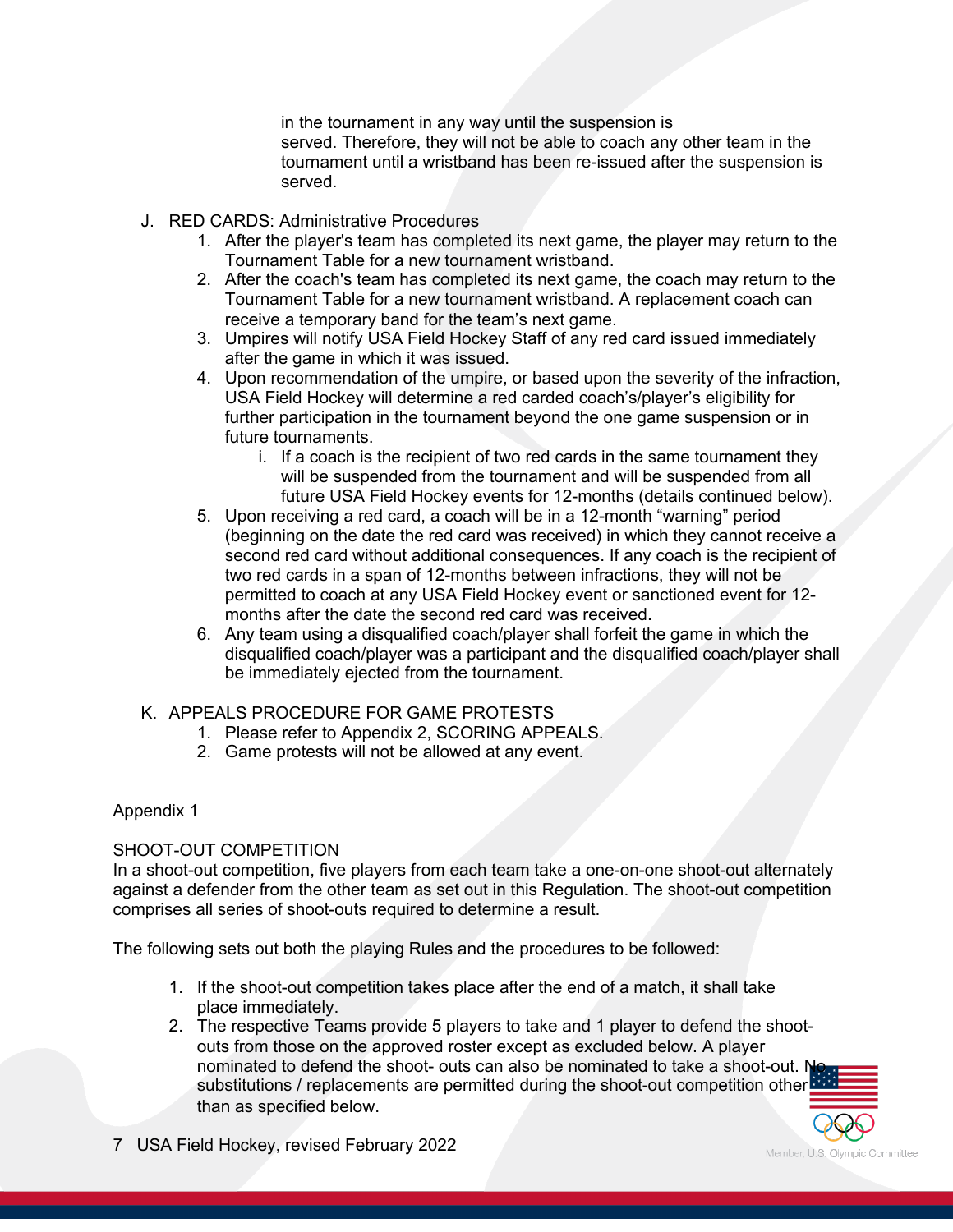3. If the player nominated to defend the shoot-out is a field player, that player must wear a helmet or facemask while defending the shoot-out. This defending player may only use their stick as in normal play to defend the shoot-out. The helmet / mask is for personal protection only. A player who is still serving a disciplinary suspension at the time the shoot-out competition takes place or has been excluded permanently (red card) during the match which leads to the shoot-out competition, cannot take part in that

shoot-out competition. A player who has been warned (green card) or temporarily suspended (yellow card) may take part in the shoot-out competition even if the period of their suspension has not been completed at the end of the match.

- 4. A coin is tossed; the team which wins the toss has the choice to take or defend the first shoot-out.
- 5. All persons listed on the official Team Roster other than any player who has been excluded permanently (red card) during the match which leads to the shoot-out competition are permitted to enter the field of play outside the 23m area used for the shoot-out but must be at least 10 meters from the spot where the ball is placed at the start of the shoot-out.
- 6. The goalkeeper / defending player of the team taking a shoot-out shall wait on the back-line outside the circle.
- 7. A player taking or defending a shoot-out may enter the 23m area for that purpose.
- 8. Players taking a shoot-out and also defending the shoot-outs taken by opponents are allowed reasonable time to take off their protective equipment to take their shootout and subsequently to put back on their protective equipment.
- 9. 5 players from each team take a shoot-out alternately against the goalkeeper / defending player of the other team making a total of 10 shoot-outs.
- 10. Taking a shoot-out:
	- a. The goalkeeper/defending player starts on or behind the goal-line between the goal posts;
	- b. The ball is placed on the nearest 23m line opposite the center of the goal;
	- c. An attacker stands outside the 23m area near the ball;
	- d. The Umpire blows the whistle to start time;
	- e. An official at the technical table starts the clock;
	- f. The attacker and the goalkeeper/defending player may then move in any direction;
	- g. The shoot-out is completed when:
		- i. The 8 seconds has elapsed since the starting signal
		- ii. A goal is scored;
		- iii. The attacker commits an offence;
		- iv. The goalkeeper / defending player commits an unintentional offense inside or outside the circle in which case the shoot-out is re-taken by the same player against the same goalkeeper / defending player;
		- v. The goalkeeper/defending player commits an intentional offense inside or outside the circle in which case a penalty stroke is awarded and taken;
			- If a penalty stroke is awarded as a specific above, it can be taken and defended by an eligible player
		- vi. The ball goes out of play over the back-line or side-line; this includes the goalkeeper / defending player intentionally playing the ball over the back-line.
- 11. The team scoring the most goals (or ahead by more goals than the other team has
- 8 USA Field Hockey, revised February 2022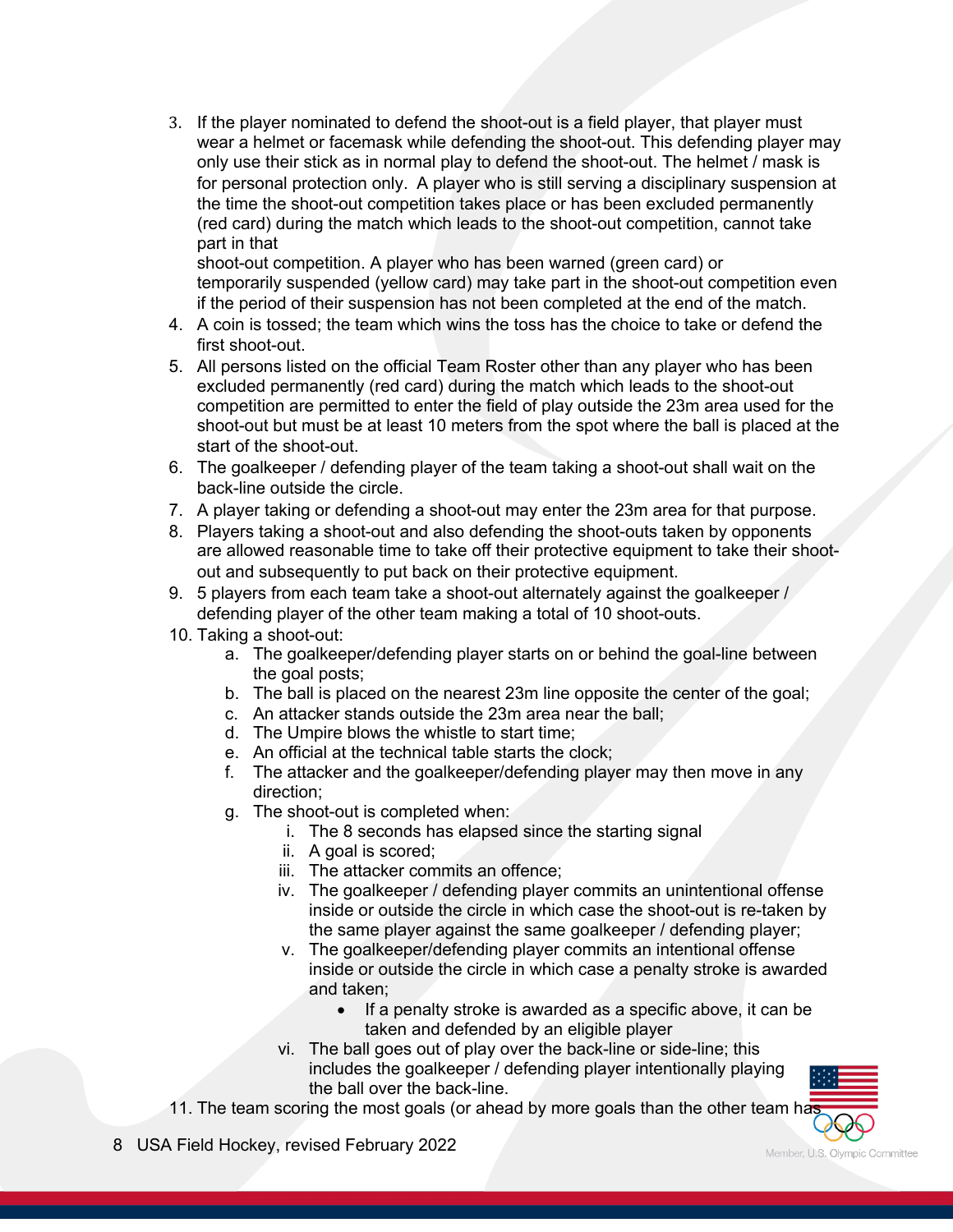untaken shoot-outs available) is the winner.

- 12. A player may be suspended by a yellow or red card but not by a green card during the shoot-out competition.
- 13. If during a shoot-out competition (including during any penalty stroke which is awarded) a player is suspended by a yellow or red card:
	- a. That player takes no further part in that shoot-out competition and, unless a goalkeeper / defending player, cannot be replaced;
	- b. The replacement for a suspended goalkeeper / defending player can only come from the 5 players of that team nominated to take part in the shoot-out competition:
		- i. The replacement goalkeeper / defending player is allowed reasonable time to put on protective equipment similar to that which the goalkeeper / defending player they are replacing was wearing;
		- ii. For taking their own shoot-out, this player is allowed reasonable time to take off their protective equipment to take their shoot-out and subsequently to put it on again.
	- c. Any shoot-out due to be taken by a suspended player is forfeited; any goals scored by this player before being suspended count as a goal.
- 14. If during a shoot-out competition, a defending goalkeeper / defending player is incapacitated:
	- a. That goalkeeper / defending player may be replaced by another player from among the players listed on the official Team Roster for that particular match, except as excluded in this Appendix or unless suspended by an Umpire during the shoot-out competition;
	- b. The replacement goalkeeper:
		- i. Is allowed reasonable time to put on protective equipment similar to that which the incapacitated goalkeeper / defending player was wearing;
		- ii. If this replacement is also nominated to take a shoot-out, this player is allowed reasonable time to take off their protective equipment to take their shoot-out and subsequently to put it on again.
- 15. If during a shoot-out competition, an attacker is incapacitated, that attacker may be replaced by another player from among the players listed on the official Team Roster for that particular match, except as excluded above or unless suspended by an Umpire during the shoot-out competition.
- 16. If an equal number of goals are scored after each team has taken 5 shoot-outs:
	- a. A second series of 5 shoot-outs is taken with the same players, subject to the conditions specified in this Appendix;
	- b. The sequence in which the attackers take the shoot-outs need not be the same as in the first series;
	- c. The team whose player took the first shoot-out in a series defends the first shoot-out of the next series:
	- d. When one team has scored or been awarded one more goal than the opposing team after each team has taken the same number of shoot-outs, not necessarily being all 5 shoot-outs, that team is the winner.
- 17. If shoot-outs are taken with the same player's subject to the conditions specified in this procedure and an equal number of goals are scored after a second series of 5 shoot-outs, additional series of shootouts will be taken
	- a. The sequence in which the attackers take the shoot-outs need not be the same in any subsequent series;